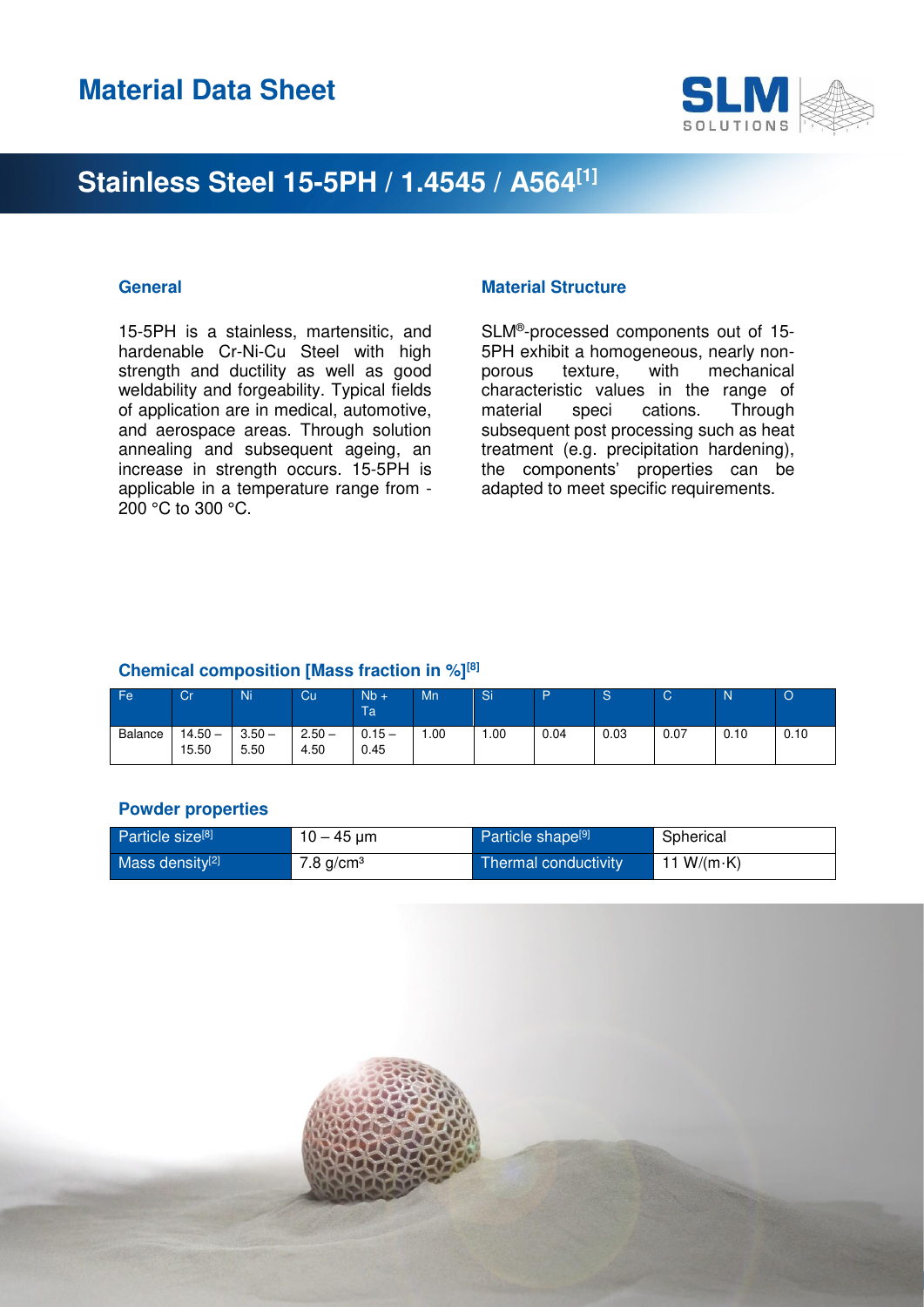

| Layer thickness 30 µm[3]         |                |                      |        | As-built  |                | Heat-treated <sup>[13]</sup> |                |
|----------------------------------|----------------|----------------------|--------|-----------|----------------|------------------------------|----------------|
| Build-up rate <sup>[7]</sup>     |                | [cm <sup>3</sup> /h] |        |           |                | 10.4 cm <sup>3</sup> /h      |                |
| Component density <sup>[6]</sup> |                | $[\%]$               |        |           | >99.5%         |                              |                |
| Tensile test[10]                 |                |                      |        | м         | <b>SD</b>      | M                            | <b>SD</b>      |
| Tensile strength                 | $R_m$          | [MPa]                | H      | 1237      | 6              | 1426                         | 15             |
|                                  |                |                      | $\vee$ | 1206      | 66             | 1426                         | 17             |
| Offset yield strength            | $R_{p0,2}$     | [MPa]                | н      | 831       | 18             | 1244                         | 58             |
|                                  |                |                      | $\vee$ | 873       | 47             | 1289                         | 13             |
| Elongation at break              | A              | [%]                  | н      | 17        | $\mathbf{1}$   | 14                           | $\mathbf{1}$   |
|                                  |                |                      | $\vee$ | 14        | $\mathbf{1}$   | 12                           | $\mathbf{1}$   |
| Reduction of area                | $\overline{z}$ | [%]                  | H      | 57        | $\mathbf{P}$   | 37                           | $\mathbf{1}$   |
|                                  |                |                      | $\vee$ | 51        | $\overline{7}$ | 46                           | 3              |
| Young's modulus                  | E              | [GPa]                | H      | 174       | 8              | 199                          | 31             |
|                                  |                |                      | $\vee$ | 182       | 15             | 188                          | $\overline{7}$ |
| Hardness test[11]                |                |                      | м      | <b>SD</b> | м              | <b>SD</b>                    |                |
|                                  |                |                      |        |           |                |                              |                |
| <b>Vickers hardness</b>          |                | <b>HV10</b>          |        | 373       | 3              | 459                          | 6              |

| Roughness measurement <sup>[12]</sup> | As-built |              |    |           |
|---------------------------------------|----------|--------------|----|-----------|
|                                       |          |              | М  | <b>SD</b> |
| Roughness average                     | Ra       | [µm]         | 10 |           |
| Mean roughness depth                  | Rz       | ${\rm [µm]}$ | 62 |           |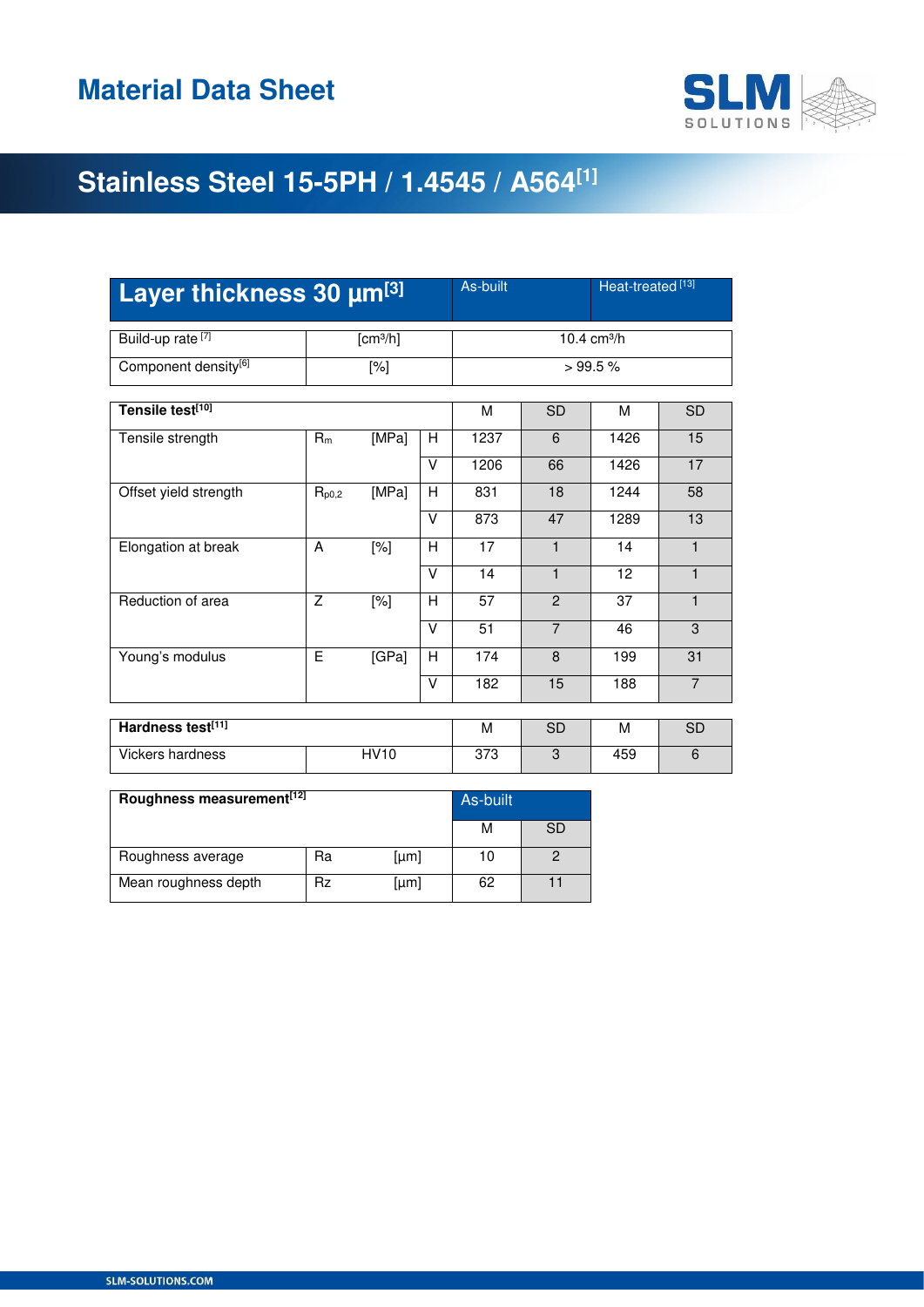

| Layer thickness 50 µm[4]         | As-built<br>Heat-treated <sup>[13]</sup> |                      |                |                 |                         |                 |                |  |
|----------------------------------|------------------------------------------|----------------------|----------------|-----------------|-------------------------|-----------------|----------------|--|
| Build-up rate <sup>[7]</sup>     |                                          | [cm <sup>3</sup> /h] |                |                 | 15.3 cm <sup>3</sup> /h |                 |                |  |
| Component density <sup>[6]</sup> |                                          | $[\%]$               |                |                 |                         | >99.5%          |                |  |
| Tensile test[10]                 |                                          |                      |                | M               | <b>SD</b>               | M               | <b>SD</b>      |  |
| Tensile strength                 | $R_m$                                    | [MPa]                | H              | 1263            | $\overline{7}$          | 1412            | 87             |  |
|                                  |                                          |                      | $\vee$         | 1202            | 18                      | 1485            | $\overline{4}$ |  |
| Offset yield strength            | $R_{p0,2}$                               | [MPa]                | H              | 845             | 22                      | 1281            | 43             |  |
|                                  |                                          |                      | $\vee$         | 1003            | 21                      | 1322            | 5              |  |
| Elongation at break              | A                                        | $[\%]$               | H              | 17              | $\mathbf{1}$            | 12              | $\mathbf{1}$   |  |
|                                  |                                          |                      | V              | $\overline{11}$ | $\mathbf{1}$            | $\overline{11}$ | 3              |  |
| Reduction of area                | Z                                        | $[\%]$               | H              | 59              | $\overline{4}$          | 39              | $\overline{4}$ |  |
|                                  |                                          |                      | $\vee$         | 41              | 18                      | 37              | 13             |  |
| Young's modulus                  | E                                        | [GPa]                | $\overline{H}$ | 173             | 13                      | 191             | 28             |  |
|                                  |                                          |                      | $\vee$         | 191             | 9                       | 209             | 9              |  |
|                                  |                                          |                      |                |                 |                         |                 |                |  |
| Hardness test[11]                |                                          |                      | М              | <b>SD</b>       | M                       | <b>SD</b>       |                |  |

| Hardness test[11] |      | M   | ∟ت | M | $\sim$<br>◡ |
|-------------------|------|-----|----|---|-------------|
| Vickers hardness  | HV10 | 367 |    | - | -           |

| Roughness measurement <sup>[12]</sup> | As-built |      |    |    |
|---------------------------------------|----------|------|----|----|
|                                       |          |      | М  | SD |
| Roughness average                     | Ra       | [µm] | 12 | 5  |
| Mean roughness depth                  | Rz       | [µm] | 65 | 26 |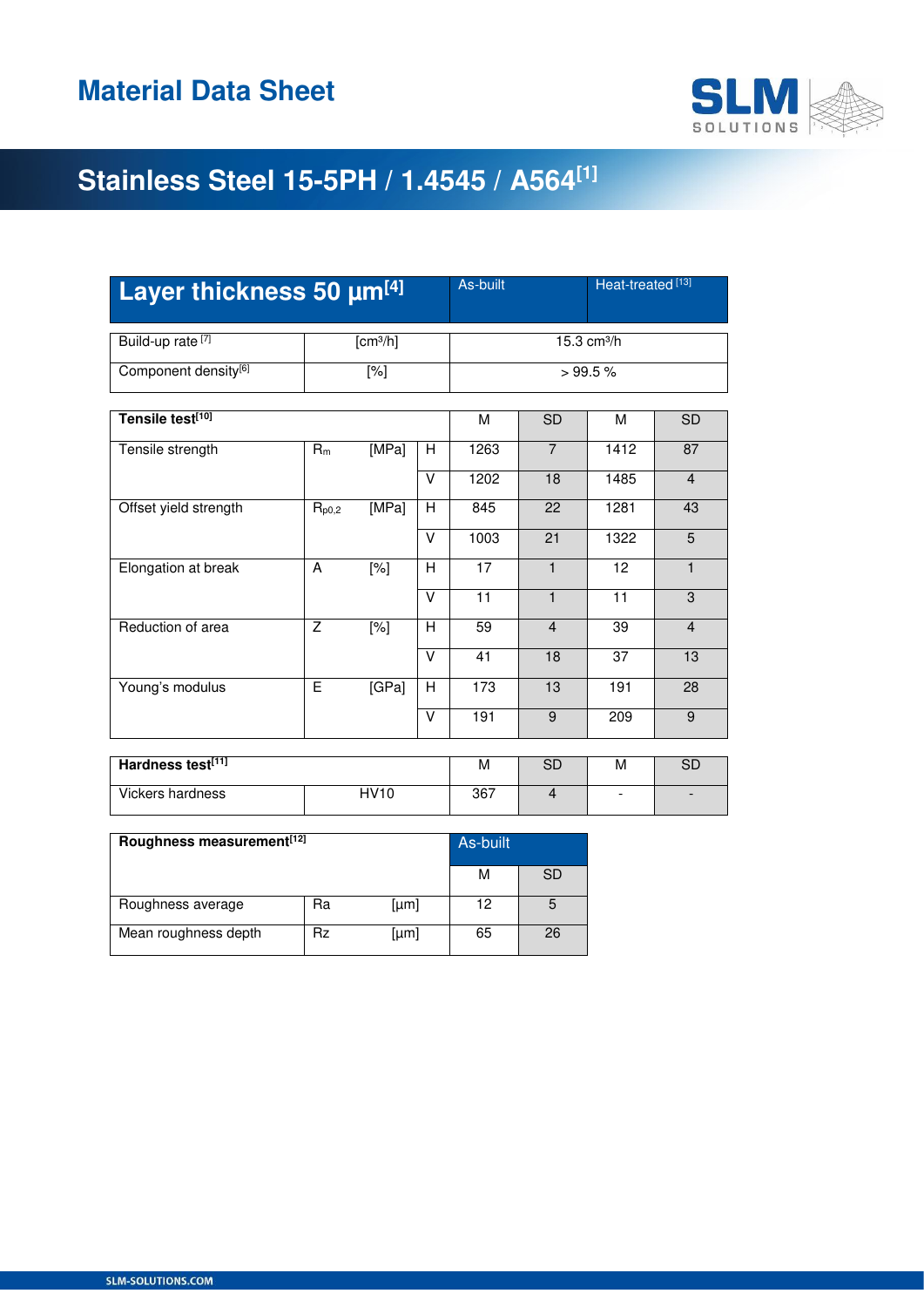

| Layer thickness 60 µm[5]         |                |                      |   | Heat-treated <sup>[13]</sup><br>As-built |                         |                 |                |  |
|----------------------------------|----------------|----------------------|---|------------------------------------------|-------------------------|-----------------|----------------|--|
| Build-up rate <sup>[7]</sup>     |                | [cm <sup>3</sup> /h] |   |                                          | 24.6 cm <sup>3</sup> /h |                 |                |  |
| Component density <sup>[6]</sup> |                | $[\%]$               |   |                                          |                         | >99.5%          |                |  |
| Tensile test[10]                 |                |                      |   | M                                        | <b>SD</b>               | M               | <b>SD</b>      |  |
| Tensile strength                 | [MPa]<br>$R_m$ |                      | H | $\overline{1247}$                        | 12                      | 1451            | 14             |  |
|                                  |                |                      | V | 1205                                     | $\overline{4}$          | 1466            | 6              |  |
| Offset yield strength            | $R_{p0,2}$     | [MPa]                | H | 778                                      | 42                      | 1290            | 22             |  |
|                                  |                |                      | V | 870                                      | 61                      | 1315            | 10             |  |
| Elongation at break              | A              | $[\%]$               | Н | 14                                       | $\mathbf{1}$            | 8               | 3              |  |
|                                  |                |                      | V | $\overline{13}$                          | $\mathbf{1}$            | 10              | $\overline{2}$ |  |
| Reduction of area                | Z              | $[\%]$               | H | 37                                       | 1                       | $\overline{19}$ | 12             |  |
|                                  |                |                      | V | $\overline{51}$                          | $\overline{7}$          | $\overline{36}$ | $\overline{5}$ |  |
| Young's modulus                  | Ē              | [GPa]                | H | 181                                      | 23                      | 192             | 13             |  |
|                                  |                |                      | V | 182                                      | 19                      | 195             | 6              |  |
| Hardness test[11]<br><b>SD</b>   |                |                      |   |                                          |                         | м               | <b>SD</b>      |  |
|                                  |                |                      |   | м                                        |                         |                 |                |  |
| <b>Vickers hardness</b>          |                | HVI0                 |   | 318                                      | 43                      | 452             | $\overline{c}$ |  |

| Roughness measurement <sup>[12]</sup> | As-built |      |     |    |
|---------------------------------------|----------|------|-----|----|
|                                       |          |      | М   | SD |
| Roughness average                     | Ra       | [µm] | 26  |    |
| Mean roughness depth                  | Rz       | [µm] | 157 |    |